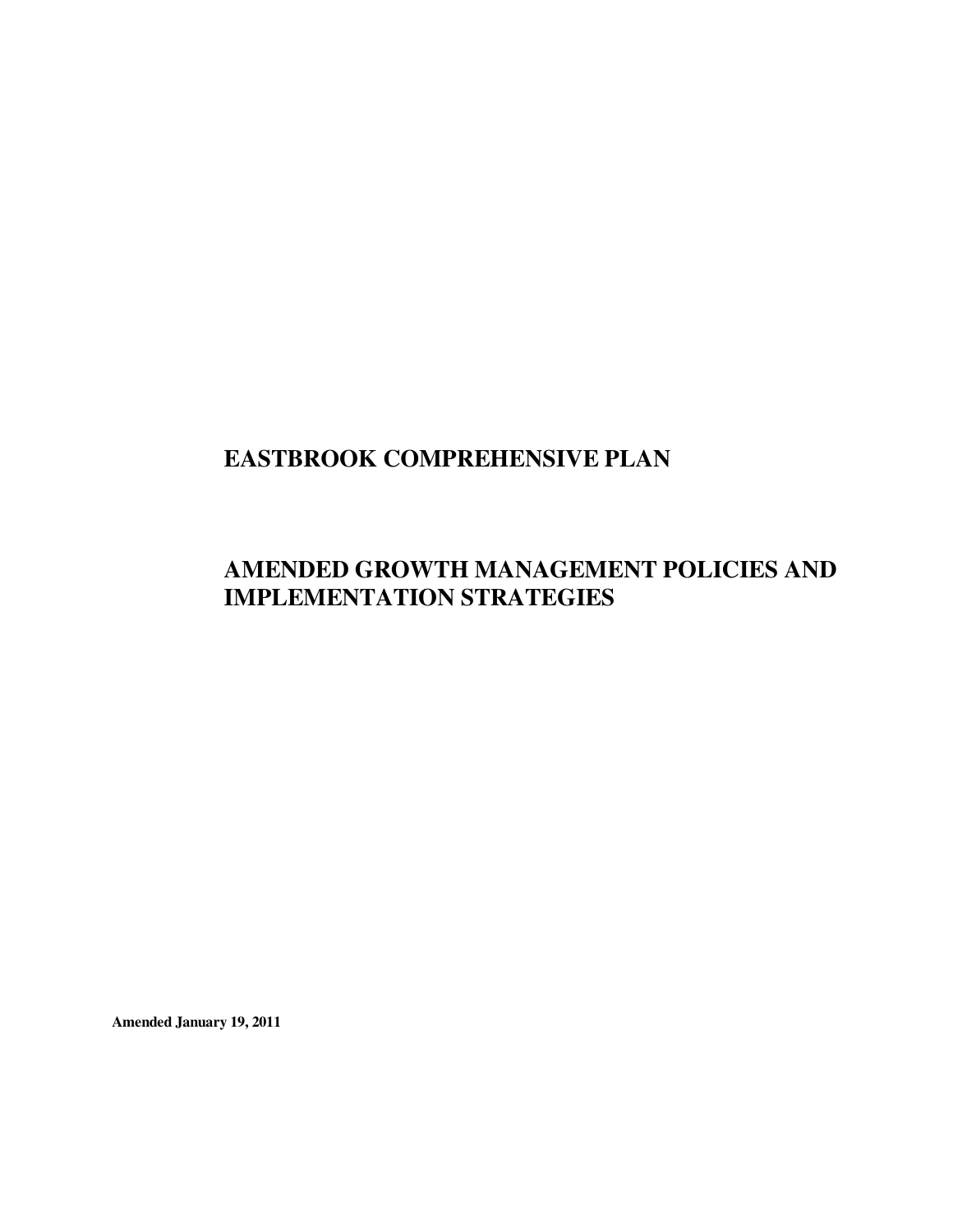## **SECTION III: GROWTH MANAGEMENT POLICIES & IMPLEMENTATION STRATEGIES**

#### **A. INTRODUCTION**

This section synthesizes the recommendations developed in the various Inventory and Analysis subsections. The policies in this section are intended to provide the Town of Eastbrook with coordinated framework for local public policy from which to address the problems, opportunities, and needs identified in this Plan.

The various Growth Management Policies are followed by recommended activities to be initiated and completed by the Town of Eastbrook to ensure the stated policies are implemented. These strategies contain specific activities, identify the parties responsible for carrying them out, and assign a time frame for starting and completing the activity, and estimated costs and sources of funding for each activity. It must be noted that the estimated costs are subject to further refinement and require approval by voters at a town meeting, prior to any major expenditures are made.

#### **B. LOCAL GROWTH MANAGEMENT PLANNING POLICY AND IMPLEMENTATION STRATEGIES**

#### **It is the policy of the Town of Eastbrook:**

"To monitor actively the size, characteristics and distribution of its population and incorporate such information into all relevant public policy decisions, including the remaining policies contained in the Comprehensive Plan and the Plan's periodic update."

In order to implement its local Growth Management Policy, Eastbrook will take the following actions:

1. All available population estimates and population characteristics from federal, state and regional agencies, will be collected, maintained in appropriate files, and made available for day to day policy and planning decisions and used for future revisions of this plan.

| <b>Start Date:</b>      | 1991                                    |
|-------------------------|-----------------------------------------|
| <b>Completion Date:</b> | On going                                |
| Responsibility:         | <b>Comprehensive Planning Committee</b> |
| <b>Estimated Cost:</b>  | \$100 per year                          |
| Sources of Funding:     | Local Funds                             |

2. The number of seasonal residents of Eastbrook, particularly on the shorefront property, will be counted in order to estimate their impact on the town's road, services and natural resources.

| Start Date:             | 1992                                    |
|-------------------------|-----------------------------------------|
| <b>Completion Date:</b> | 1992                                    |
| Responsibility:         | <b>Comprehensive Planning Committee</b> |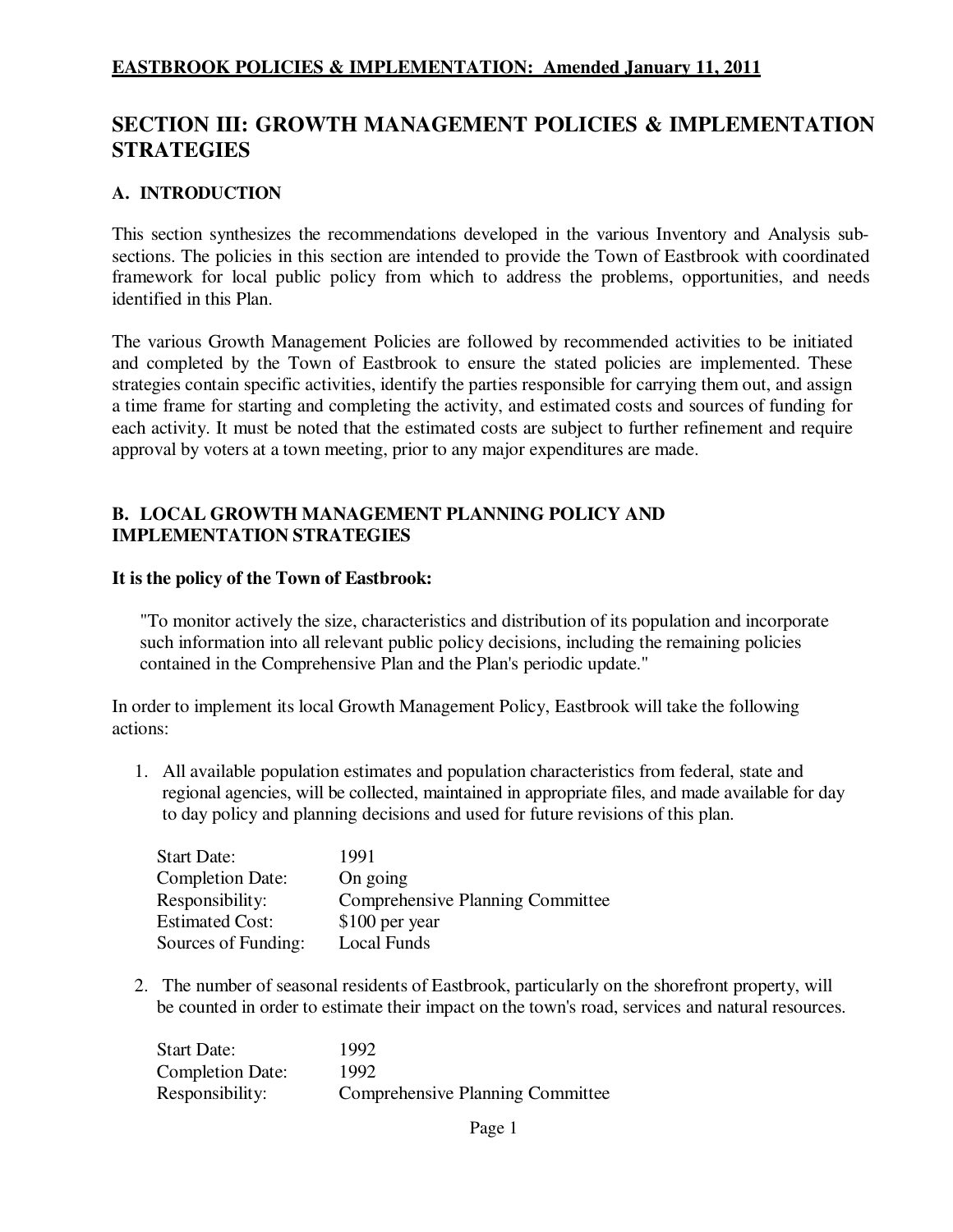Estimated Cost: \$500 Sources of Funding: State Implementation Grant / Local Matching Funds

### **C. LOCAL ECONOMIC DEVELOPMENT PLANNING POLICY AND IMPLEMENTATION STRATEGIES**

#### **It is the policy of the Town of Eastbrook:**

"To support actively and participate in appropriate State and Regional Economic and Business programs which enhance the Town's economic well being and increase job opportunities for local residents."

In order to implement its Economic Development Planning Policy, Eastbrook will take the following actions:

1. The town will actively participate in regional economic development efforts which benefit the town's economy, yet do not negatively affect its environment and rural character.

| <b>Start Date:</b>      | 1991                                         |
|-------------------------|----------------------------------------------|
| <b>Completion Date:</b> | On going                                     |
| Responsibility:         | Selectmen I Comprehensive Planning Committee |
| <b>Estimated Cost:</b>  | \$0                                          |
| Sources of Funding:     | N.A.                                         |

2. Create opportunities for appropriate economic growth through Land Use Ordinances which encourage commercial growth which is compatible with the rural lifestyle of Eastbrook will be developed.

| <b>Start Date:</b>      | 1992                                                           |
|-------------------------|----------------------------------------------------------------|
| <b>Completion Date:</b> | 1992.                                                          |
| Responsibility:         | Planning Board / Comprehensive Planning Committee / Consultant |
| <b>Estimated Cost:</b>  | \$12,500 (sum includes all ordinance work)                     |
| Sources of Funding:     | State Implementation Grant 1 Local Matching Funds              |

#### **D. LOCAL HOUSING POLICIES AND IMPLEMENTATION STRATEGIES**

#### **It is the policy of the Town of Eastbrook:**

"To encourage the construction and maintenance of decent and affordable housing for all of its citizens."

"To support Federal, State, Regional, and Local programs, both public and private, directed at providing decent and affordable housing opportunities for its low to moderate income residents."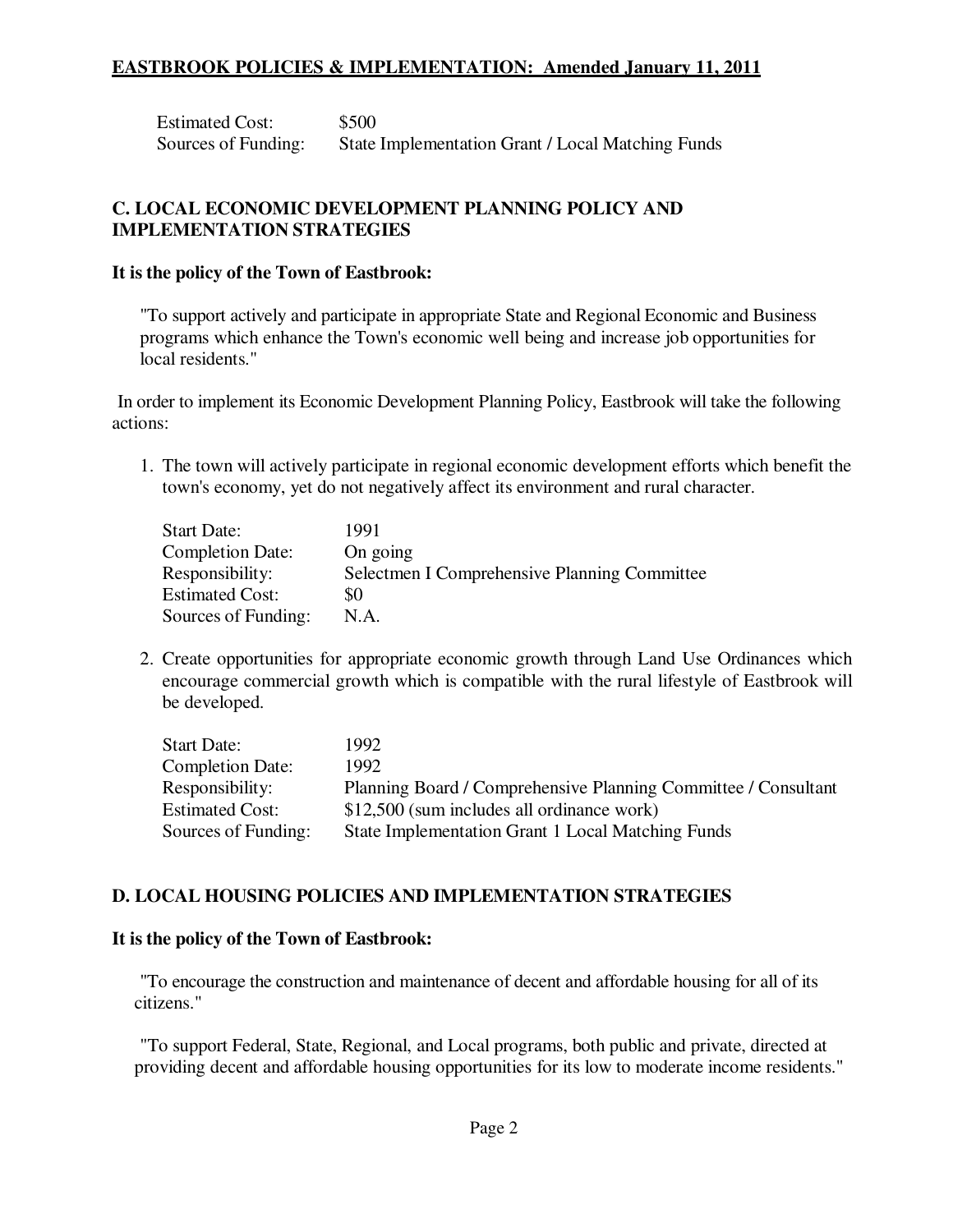**"**Not to discriminate against manufactured housing, mobile home parks, elderly housing, or low income housing projects within its jurisdiction."

In order to implement its Local Housing Policies, Eastbrook will take the following actions:

- 1. The Planning Board will designate environmentally and aesthetically appropriate areas within the town for the location of mobile home parks and prepare and enact a Mobile Home Park Ordinance as required by State law.
- 2. FL DRAFT SECTION III: GROWTH MANAGEMENT POLICIES & IMPLEMENTATION **STRATEGIES**

| <b>Start Date:</b>      | 1991                                                           |
|-------------------------|----------------------------------------------------------------|
| <b>Completion Date:</b> | 1992.                                                          |
| Responsibility:         | Planning Board I Comprehensive Planning Committee / Consultant |
| <b>Estimated Cost:</b>  | See C.2                                                        |
| Sources of Funding:     | <b>State Implementation Grant 1 Local Matching Funds</b>       |

2. Encourage affordable housing opportunities by allowing one acre lots in accordance with the recommendations proposed in the Land Use Plan.

| <b>Start Date:</b>      | 1991.                                                          |
|-------------------------|----------------------------------------------------------------|
| <b>Completion Date:</b> | 1992.                                                          |
| Responsibility:         | Planning Board I Comprehensive Planning Committee / Consultant |
| <b>Estimated Cost:</b>  | See C.2                                                        |
| Sources of Funding:     | <b>State Implementation Grant I Local Matching Funds</b>       |

3. Apply for a second CDBG housing rehabilitation grant.

| <b>Start Date:</b>      | 1991                                                       |
|-------------------------|------------------------------------------------------------|
| <b>Completion Date:</b> | 1993                                                       |
| Responsibility:         | Selectmen 1 Community Development Committee 1 Consultant   |
| <b>Estimated Cost:</b>  | \$500 for application                                      |
| Sources of Funding:     | Local Funds for application,                               |
|                         | 80% State CDB Grant, 20% Local Matching Funds for project. |

4. Reduce the environmental impact of waterfront homes by preparing and enacting the land use controls recommended in the Water Resources section of this plan.

| <b>Start Date:</b>      | 1991                                                           |
|-------------------------|----------------------------------------------------------------|
| <b>Completion Date:</b> | 1992.                                                          |
| Responsibility:         | Planning Board / Comprehensive Planning Committee / Consultant |
| <b>Estimated Cost:</b>  | See C.2                                                        |
| Sources of Funding:     | State Implementation Grant / Local Matching Funds              |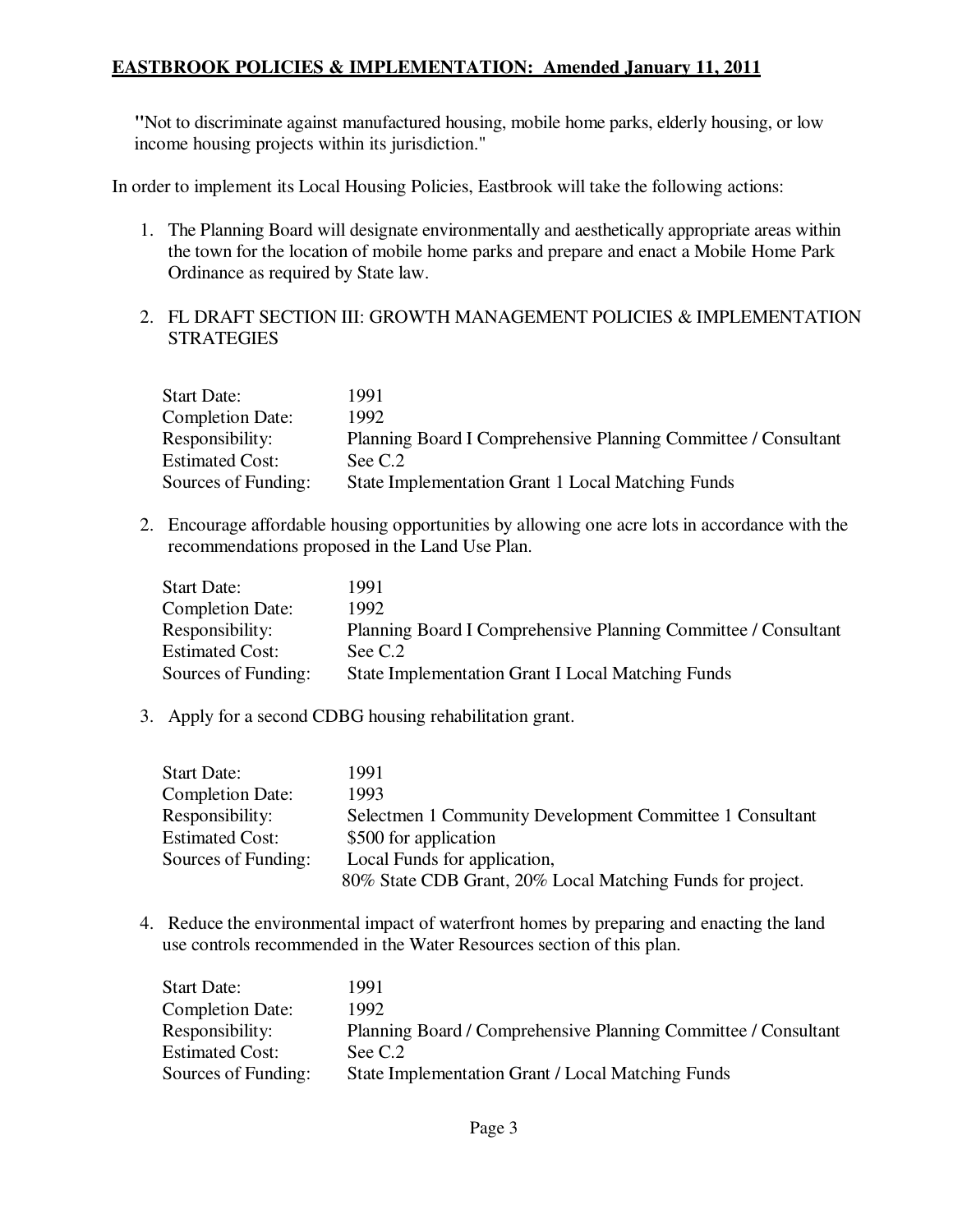## **E. LOCAL TRANSPORTATION POLICIES AND IMPLEMENTATION STRATEGIES**

#### **It is the policy of the Town of Eastbrook:**

To prepare and maintain a long range Town Road Maintenance and Improvement Program."

"To maintain, expand and improve its road system in accordance with its adopted long range Road Maintenance and Improvement Program."

In order to implement its Local Transportation Policies, Eastbrook will take the following actions:

- 1. Include in the Town's Capital Improvement Program the following projects, in order of priority:
	- a) Repave sections of the Sugar Hill Road and Webb Pond Road.

Start Date: 1991 Completion Date: 1993<br>Responsibility: Selectmen Responsibility: Selectmenry Selectmenry S50.000 Estimated Cost: Sources of Funding: State Aid I Local Funds

b) Replace the George's Brook double culvert at a cost of \$6,000.

Start Date: 1994 Completion Date: 1996 Responsibility: Selectmen Estimated Cost: \$6,000 Sources of Funding: State Aid / Local Funds

c) Replace the Scammons Pond Outlet Bridge at a cost of \$100,000.

Start Date: 1993 Completion Date: 1994 Responsibility: Selectmen<br>Estimated Cost: \$100,000 Estimated Cost: Sources of Funding: State Aid I Local Funds

d) Completely reconstruct approximately two miles of the Sugar Hill Road at a cost of around \$450,000.

Start Date: 1996<br>Completion Date: 2000 Completion Date: Responsibility: Selectmen<br>Estimated Cost: \$450,000 Estimated Cost: Sources of Funding: State Aid I Local Funds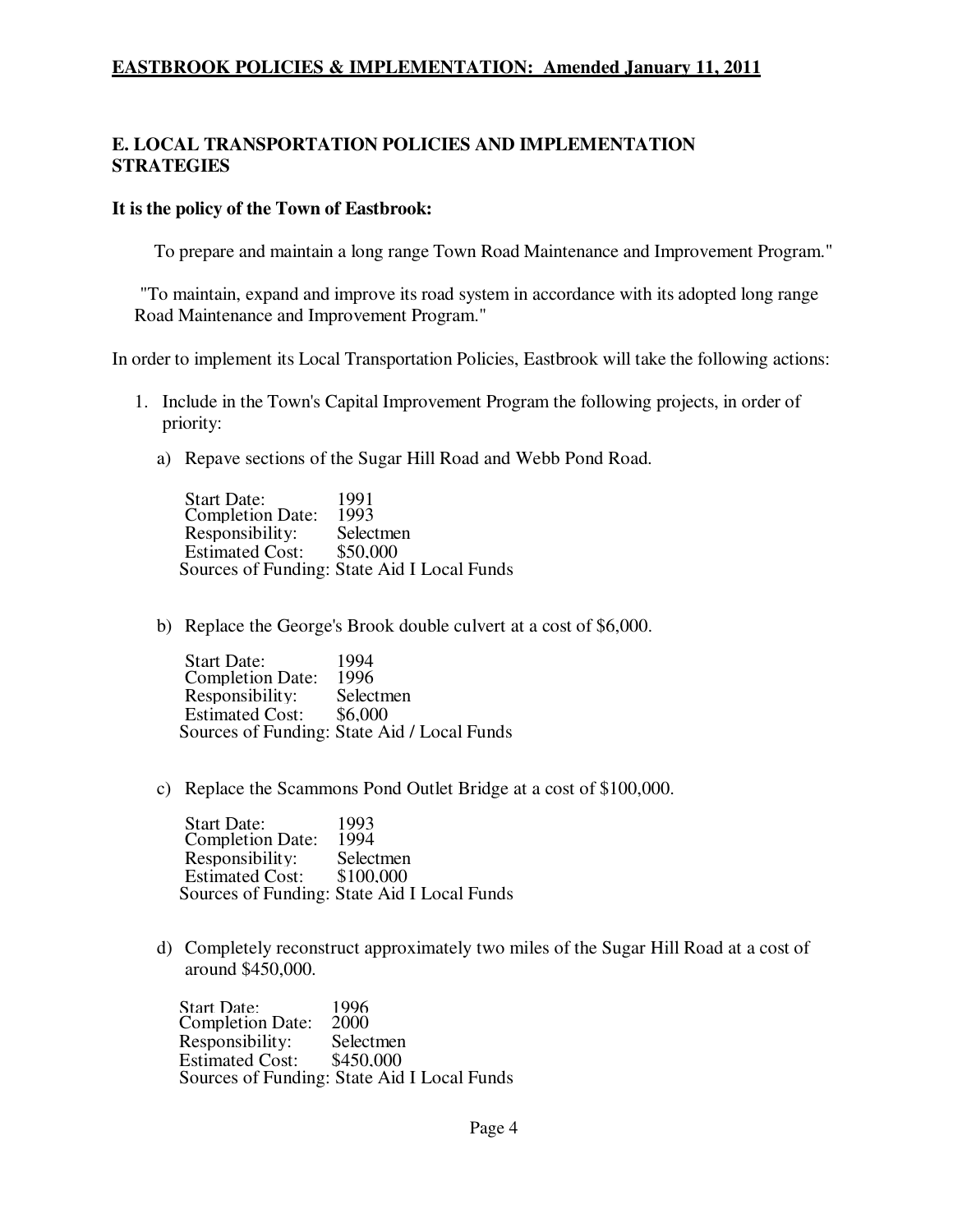e) Pave the last mile of the Macomber Mill Road at a cost of \$45,000.

Start Date: 2000 Completion Date: 2001 Responsibility: Selectmen<br>Estimated Cost: \$45,000 Estimated Cost: Sources of Funding: State Aid I Local Funds

2. Continue to work with Franklin and Waltham to assure proper maintenance of Route 200 by corresponding with the Department of Transportation. Strongly encourage the MDOT to move forward with plans to replace the Alder Brook Bridge;

| <b>Start Date:</b>      | 1991      |
|-------------------------|-----------|
| <b>Completion Date:</b> | On going  |
| Responsibility:         | Selectmen |
| <b>Estimated Cost:</b>  | \$0       |
| Sources of Funding:     | N.A.      |

3. Adjust maintenance plans, staffing, and finance to compensate for decreasing MDOT revenue contributions. According to recent estimates, the town will need to raise an additional \$19,448 per year beginning in 1993 to continue the current level of maintenance.

| <b>Start Date:</b>      | 1992                                |
|-------------------------|-------------------------------------|
| <b>Completion Date:</b> | On going                            |
| Responsibility:         | Selectmen                           |
| <b>Estimated Cost:</b>  | \$20,000 per year beginning in 1993 |
| Sources of Funding:     | Taxation                            |

4. Continue to post Eastbrook's roads in the Spring to prohibit excessively heavy loads.

| <b>Start Date:</b>      | 1991      |
|-------------------------|-----------|
| <b>Completion Date:</b> | On going  |
| Responsibility:         | Selectmen |
| <b>Estimated Cost:</b>  | \$0       |
| Sources of Funding:     | N.A.      |

#### **F. LOCAL PUBLIC FACILITIES AND SERVICE POLICIES AND IMPLEMENTATION STRATEGIES**

#### **It is the policy of the Town of Eastbrook:**

"To plan for, finance, and maintain an efficient system of public facilities and services to accommodate current and projected needs through the development, adaptation and implementation of a capital improvement program."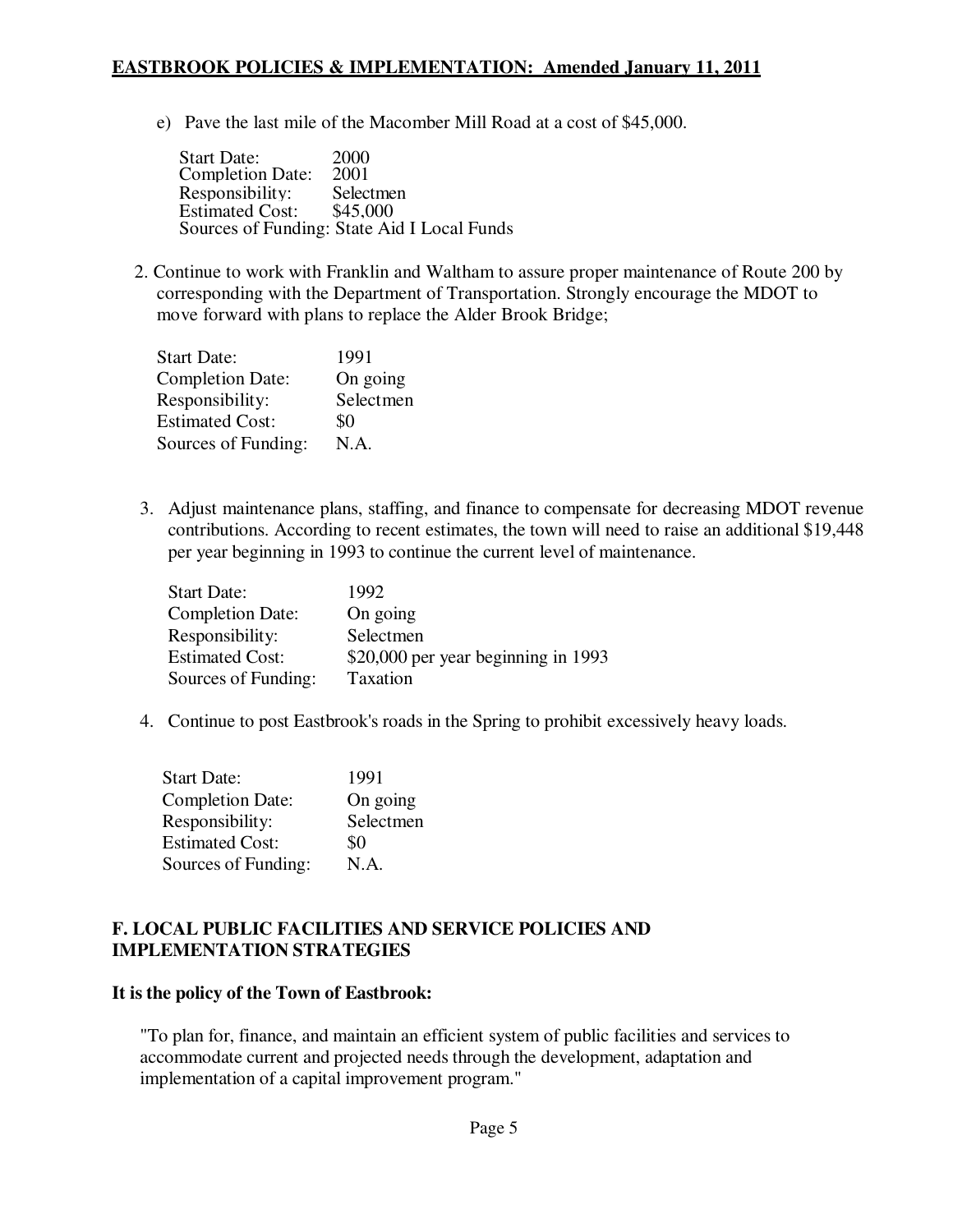"To require that future large scale developments be financed through impact fees, their proportional share of the cost of any increased public facilities and services directly attributable to their developments."

In order to implement the above Policies, Eastbrook will take the following actions:

1. The Board of Selectmen will create a committee in May 1991 to conduct a feasibility study of waste management options, including possibilities for regional cooperation and recycling and the permitting of a new landfill for the town, and to report its findings by October 1992 in order to finalize plans by the January 1992 deadline.

| <b>Start Date:</b>      | 1991                              |
|-------------------------|-----------------------------------|
| <b>Completion Date:</b> | 1992                              |
| Responsibility:         | Selectmen I Solid Waste Committee |
| <b>Estimated Cost:</b>  | \$500                             |
| Sources of Funding:     | Local Funds                       |

- 2. Incorporate the Fire Department's needs in the town's Capital Improvement Program including:
	- a) Addition to the Fire House;

| <b>Start Date:</b>                                        | 1991                   |  |
|-----------------------------------------------------------|------------------------|--|
| <b>Completion Date:</b>                                   | 1993                   |  |
| Responsibility:                                           | Selectmen I Fire Chief |  |
| <b>Estimated Cost:</b>                                    | \$30,000               |  |
| Sources of Funding: Department Fund Raisers / Local Funds |                        |  |

b) Finance a new fire fighting truck or portable pump;

| <b>Start Date:</b>      | 1991                                                      |
|-------------------------|-----------------------------------------------------------|
| <b>Completion Date:</b> | 1993                                                      |
| Responsibility:         | Selectmen / Fire Chief                                    |
| <b>Estimated Cost:</b>  | $$100,000$ (truck) or $$25,000$ (pump)                    |
|                         | Sources of Funding: Department Fund Raisers I Local Funds |

- 3. Include a road maintenance plan in the Town's Capital Improvement Program in order to:
	- a) Plan for the construction of a Salt and Sand Storage Shed;

| <b>Start Date:</b>      | 1994                             |
|-------------------------|----------------------------------|
| <b>Completion Date:</b> | 1996                             |
| Responsibility:         | Selectmen                        |
| <b>Estimated Cost:</b>  | \$50,000                         |
| Sources of Funding:     | 35% State Funds, 65% Local Funds |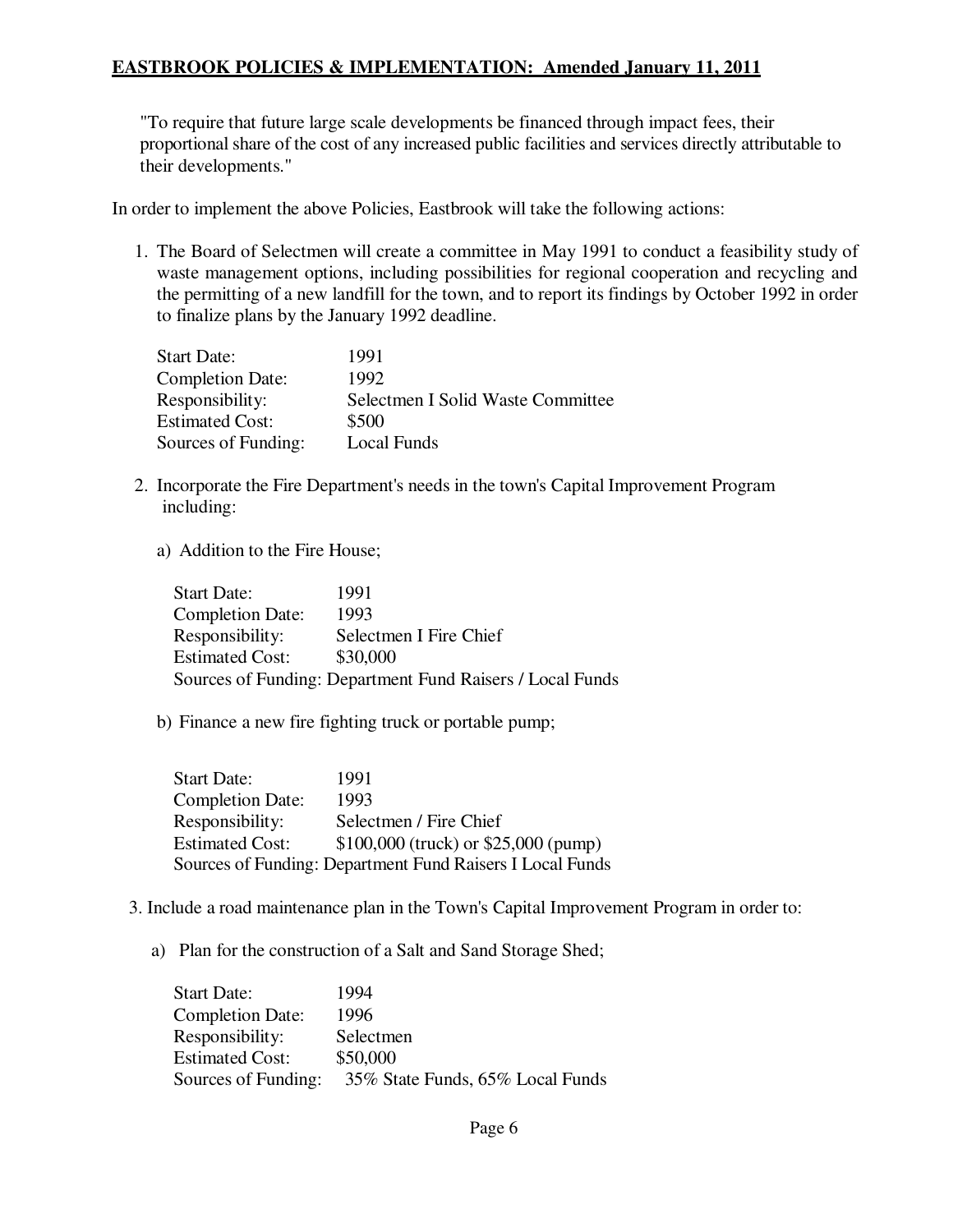b) Prioritize other road and bridge repair projects.

| <b>Start Date:</b>              | 1991                             |
|---------------------------------|----------------------------------|
| <b>Completion Date:</b>         | 1992                             |
| Responsibility:                 | Selectmen                        |
| <b>Estimated Cost:</b>          | See Section II.D: Transportation |
| Sources of Funding: Local Funds |                                  |

4. Continue to support the Library as a structure of historic importance and apply for a Community Development Block Grant for its rehabilitation.

| <b>Start Date:</b>      | 1991                                                     |
|-------------------------|----------------------------------------------------------|
| <b>Completion Date:</b> | 1993                                                     |
| Responsibility:         | Selectmen I Community Development Committee / Consultant |
| <b>Estimated Cost:</b>  | \$50,000. See D.3 for application funding.               |
| Sources of Funding:     | 80% State CDBG, 20% Local Matching Funds                 |

5. Apply for state Community Development Block Grant to complete the landscaping of and to pave the parking area at the new Municipal Building and Community Center.

| <b>Start Date:</b>      | 1991                                                     |
|-------------------------|----------------------------------------------------------|
| <b>Completion Date:</b> | 1993                                                     |
| Responsibility:         | Selectmen I Community Development Committee I Consultant |
| <b>Estimated Cost:</b>  | \$100,000. See D.3 for application funding.              |
| Sources of Funding:     | 80% State CDBG, 20% Local Matching Funds                 |

6. Apply for Community Development Block Grant to restore the Mill School as an historic building, for possible use as a museum.

| <b>Start Date:</b>      | 1991                                                     |
|-------------------------|----------------------------------------------------------|
| <b>Completion Date:</b> | 1993                                                     |
| Responsibility:         | Selectmen I Community Development Committee I Consultant |
| <b>Estimated Cost:</b>  | \$50,000. See D.3 for application funding.               |
| Sources of Funding:     | 80% State CDBG, 20% Local Matching Funds                 |

7. The Board of Selectmen will encourage the County Sheriff and State Police to provide improved control of speed limits and use of recreational vehicles on public roads. The Selectmen will also coordinate a public relations and education campaign to accomplish this purpose.

| 1991      |
|-----------|
| On going  |
| Selectmen |
| \$0       |
| N.A.      |
|           |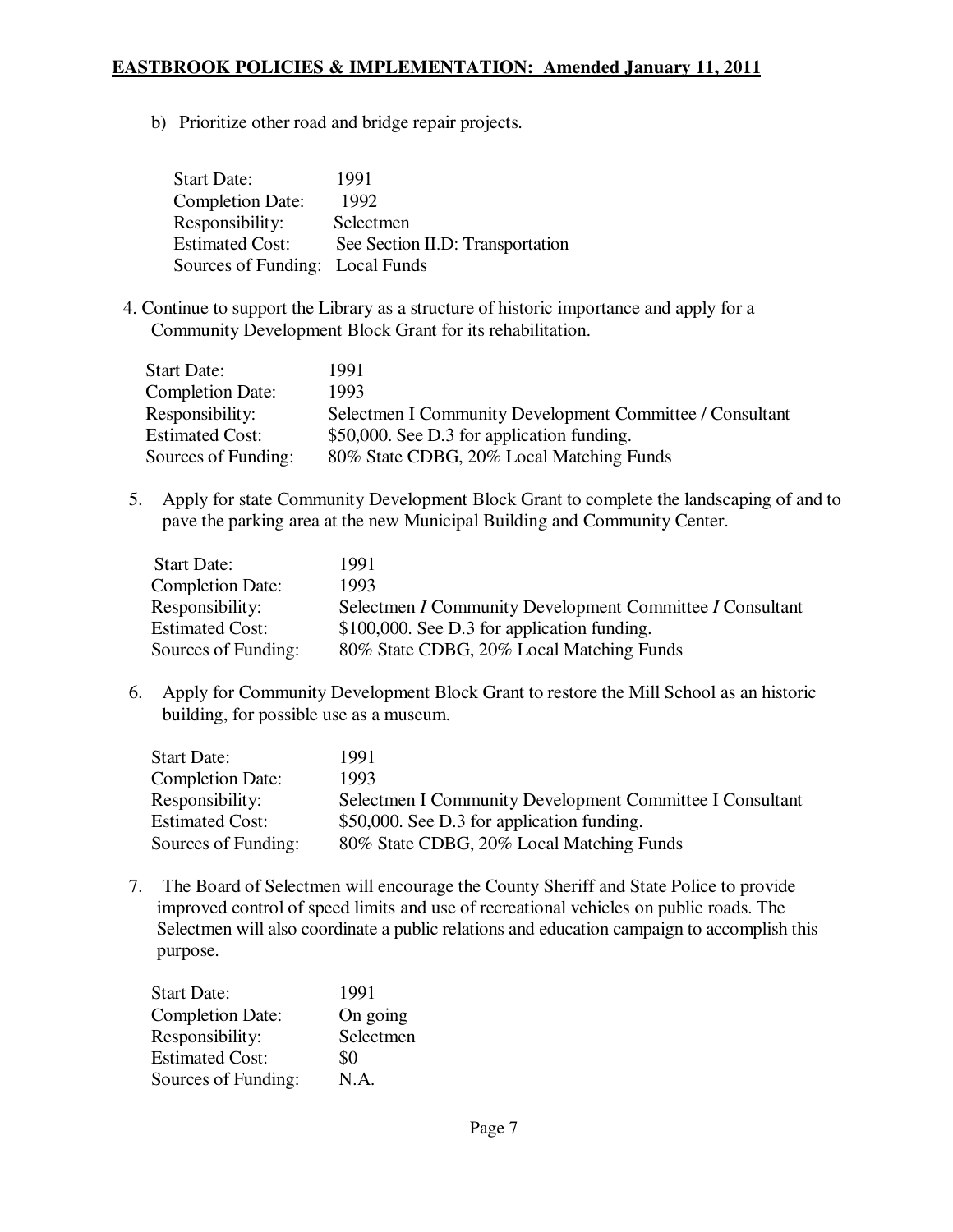8. The Wardens of the Department of Inland Fish and Wildlife will be asked to enforce restrictions on jet skis and motorboats within 200 feet of the shore, on ponds in Eastbrook.

| <b>Start Date:</b>      | 1991      |
|-------------------------|-----------|
| <b>Completion Date:</b> | On going  |
| Responsibility:         | Selectmen |
| <b>Estimated Cost:</b>  | \$0       |
| Sources of Funding:     | N.A.      |

9. The Board of Selectmen will develop recommendations for town meeting action, regarding the purchase of a computer system for the Town Office and Staffing Municipal Offices.

| <b>Start Date:</b>      | 1992              |
|-------------------------|-------------------|
| <b>Completion Date:</b> | 1992 Town Meeting |
| Responsibility:         | Selectmen         |
| <b>Estimated Cost:</b>  | \$0               |
| Sources of Funding:     | N.A.              |

10. Move the Annual Town Meeting date and fiscal year to coincide with the State fiscal year.

| <b>Start Date:</b>      | 1992                     |
|-------------------------|--------------------------|
| <b>Completion Date:</b> | On going                 |
| Responsibility:         | Selectmen / Town Meeting |
| <b>Estimated Cost:</b>  | \$0                      |
| Sources of Funding:     | N.A.                     |

## **G. LOCAL OUTDOOR RECREATION POLICY AND IMPLEMENTATION STRATEGIES**

#### **It is the policy of the Town of Eastbrook:**

To make available a wide range of outdoor recreational opportunities for all of its citizens, including access to public waters."

In order to implement its local outdoor Recreation Policy, Eastbrook will take the following actions:

- 1. The Selectmen will appoint a Recreation Committee in 1991 to develop an Eastbrook Recreation Plan by 1992 to address the feasibility of:
	- a. Constructing a community recreation and picnic area with access to Abrams Pond;
	- b. Preparing a map showing existing snowmobile trails and a plan to develop new trails;
	- c. Developing an annual town festival;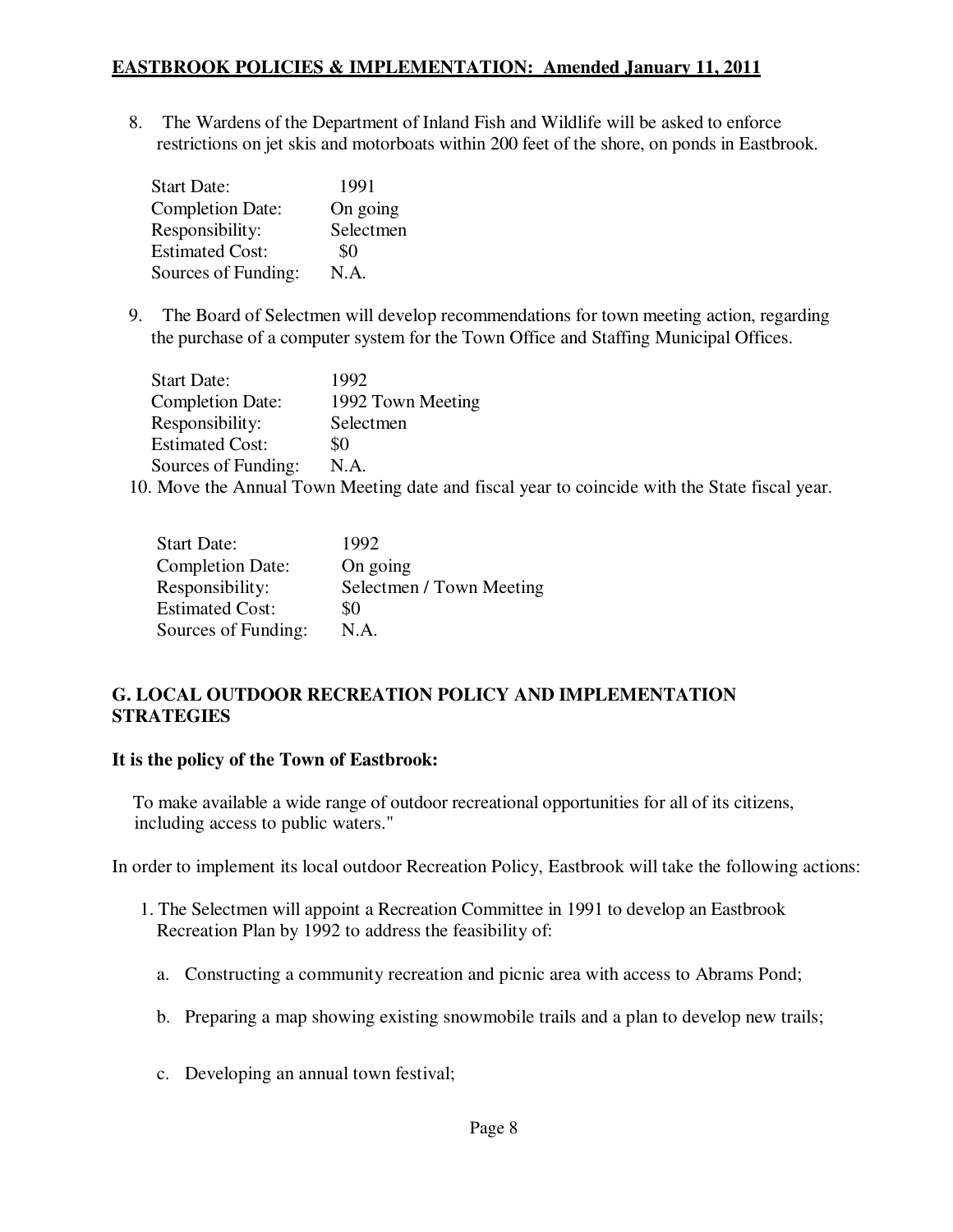The Plan should include estimated costs, proposed funding sources and a schedule for the completion of these activities.

| <b>Start Date:</b>      | 1991                             |
|-------------------------|----------------------------------|
| <b>Completion Date:</b> | 1992                             |
| Responsibility:         | Selectmen / Recreation Committee |
| <b>Estimated Cost:</b>  | \$100                            |
| Sources of Funding:     | Local Funds                      |

2. Continue to participate in regional recreational initiatives and programs such as the Girl Scouts, Brownies, and 4-H.

| <b>Start Date:</b>      | 1991                                    |
|-------------------------|-----------------------------------------|
| <b>Completion Date:</b> | On going                                |
| Responsibility:         | <b>Selectmen I Recreation Committee</b> |
| <b>Estimated Cost:</b>  | \$500 annually                          |
| Sources of Funding:     | Local Funds                             |

3. Continue to support the use of the new community center for publicly sponsored youth and adult activities.

| 1991      |
|-----------|
| On going  |
| Selectmen |
| \$0       |
| N.A.      |
|           |

4. Apply for a Community Development Block Grant to build a parking area and bathroom facilities for the boat ramp on Molasses Pond.

| <b>Start Date:</b>      | 1991                                                     |
|-------------------------|----------------------------------------------------------|
| <b>Completion Date:</b> | 1993                                                     |
| Responsibility:         | Selectmen / Community Development Committee I Consultant |
| <b>Estimated Cost:</b>  | \$100,000. See D.3 for application funding.              |
| Sources of Funding:     | 80% State CDBG, 20% Local Funds                          |

#### **H. LOCAL WATER RESOURCES POLICIES AND IMPLEMENTATION STRATEGIES**

#### **It is the policy of the Town of Eastbrook:**

"To protect from adverse impact the significant identified water resources within its jurisdiction."

"To adopt and enforce land use regulations protecting its significant water resources from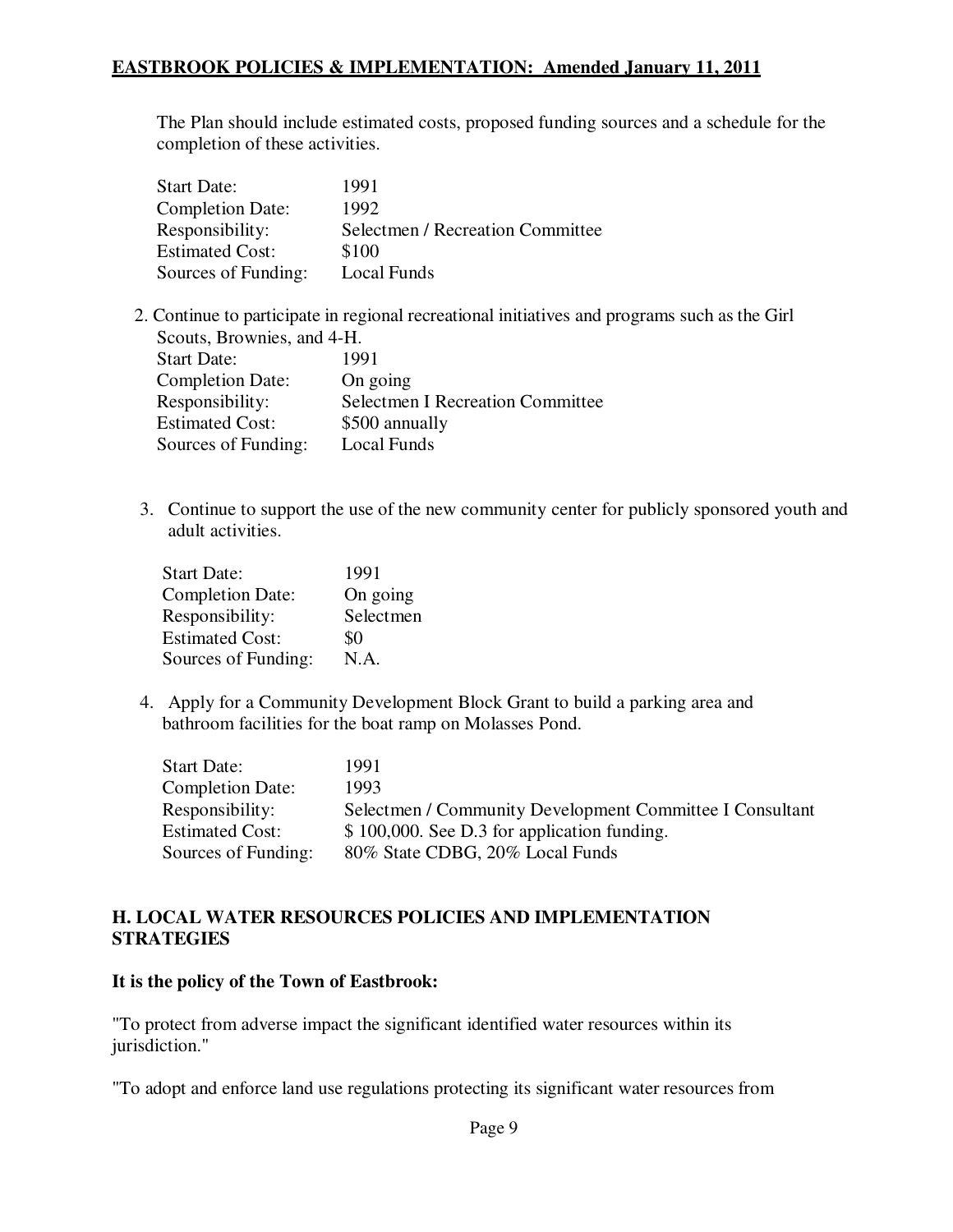adverse impact."

In order to implement its Local Water Resources Policies, Eastbrook will take the following actions:

- 1. In light of the particular concern about water quality of Eastbrook`s ponds, develop a watershed protection plan to be incorporated into the Land Use Guidance Ordinance.
	- a) In order to protect the ponds from excessive sediment, require all future applicants for shoreland zoning permits and subdivision approval to submit erosion control plans as part of their permit application.

| <b>Start Date:</b>      | 1991                                                           |
|-------------------------|----------------------------------------------------------------|
| <b>Completion Date:</b> | 1992.                                                          |
| Responsibility:         | Planning Board I Comprehensive Planning Committee I Consultant |
| <b>Estimated Cost:</b>  | See C.2                                                        |
| Sources of Funding:     | State Implementation Grant 1 Local Matching Funds              |

- b) Use existing information and, in consultation with the DEP, develop a phosphorus control plan for each watershed by:
- c) Establishing the pounds per acre acceptable phosphorus loading for each watershed.
	- 1) Requiring in the Land Use Guidance Ordinance that no development be permitted which will contribute more than the allowed number of pounds per acre.
	- 2) Through the Land Use Guidance Ordinance, require, when necessary, that developers place money in escrow with which the town may hire consultants to help evaluate such proposals and the phosphorus control plans.
	- 3) Establish an enforcement and volunteer monitoring program to insure that phosphorus loading criteria are met.

| <b>Start Date:</b>      | 1991                                                                    |
|-------------------------|-------------------------------------------------------------------------|
| <b>Completion Date:</b> | 1992                                                                    |
| Responsibility:         | Planning Board I Comprehensive Planning Committee / DEP I<br>Consultant |
| <b>Estimated Cost:</b>  | See C.2                                                                 |
| Sources of Funding:     | State Implementation Grant / Local Matching Funds                       |

d) To the extent feasible, pursue regional cooperation for protection of the ponds located at least partially within Eastbrook's boundaries**.** 

| <b>Start Date:</b>      | 1991                                              |
|-------------------------|---------------------------------------------------|
| <b>Completion Date:</b> | On going                                          |
| Responsibility:         | Planning Board / Comprehensive Planning Committee |
| <b>Estimated Cost:</b>  | \$0                                               |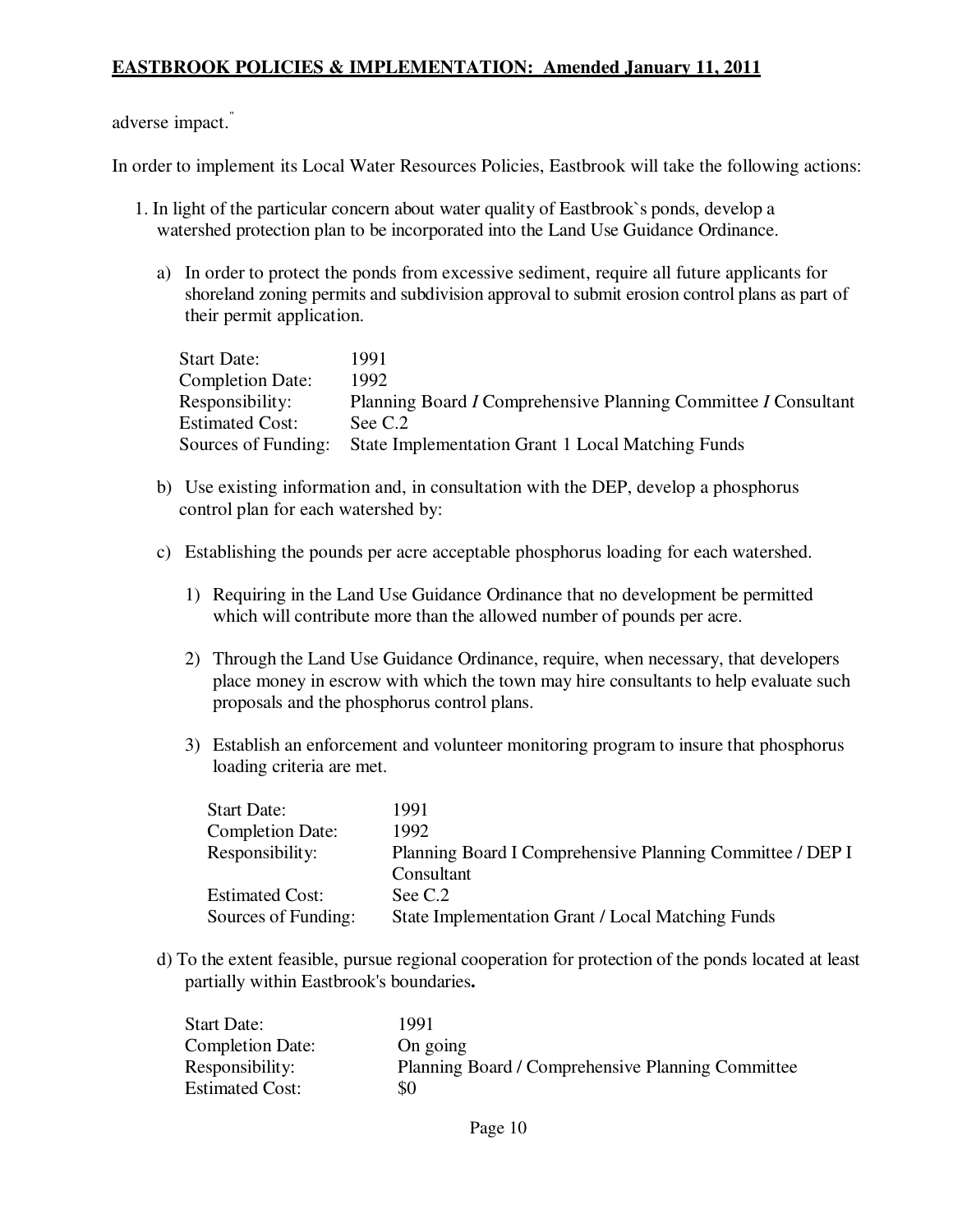Sources of Funding: N.A.

2. Encourage the State to further analyze the water quality of and phosphorus levels in Eastbrook's ponds. As this information becomes available, the phosphorus control program for the studied watershed should be reevaluated.

| <b>Start Date:</b>      | 1992            |
|-------------------------|-----------------|
| <b>Completion Date:</b> | On going        |
| Responsibility:         | Selectmen / DEP |
| <b>Estimated Cost:</b>  | \$0             |
| Sources of Funding:     | N.A.            |

- 3. In response to the particular concern about failing septic systems in shorefront properties: a) Send a questionnaire to shoreland home owners in 1992 in order to:
	- 1) Distribute information about the Small Communities Program of the DEP to help replace failing septic systems;
	- 2) Survey households to better determine how many people are residing near the shore year-round and seasonally;
	- 3) Educate shoreland homeowners about measures they can take to protect water quality; and
	- 4) Inform homeowners about state restrictions governing conversions from seasonal to yearround housing.

| <b>Start Date:</b>      | 1992                                                     |
|-------------------------|----------------------------------------------------------|
| <b>Completion Date:</b> | 1992                                                     |
| Responsibility:         | Planning Bd. I Comprehensive Planning Comm. I Consultant |
| <b>Estimated Cost:</b>  | See $C.2$                                                |
| Sources of Funding:     | <b>State Implementation Grant 1 Local Matching Funds</b> |

b) The Selectmen will request that the Local Plumbing Inspector inspect all shorefront septic systems.

| <b>Start Date:</b>      | 1993                                 |
|-------------------------|--------------------------------------|
| <b>Completion Date:</b> | 1993                                 |
| Responsibility:         | Selectmen / Local Plumbing Inspector |
| <b>Estimated Cost:</b>  | \$100 (for dye tablets)              |
| Sources of Funding:     | Local Funds                          |

4. The Board of Selectmen will resolve the issue of water levels in Molasses Pond through correspondence with the Department of Environmental Protection and through the monitoring of progress on this issue.

| <b>Start Date:</b>      | 1991      |
|-------------------------|-----------|
| <b>Completion Date:</b> | 1992      |
| Responsibility:         | Selectmen |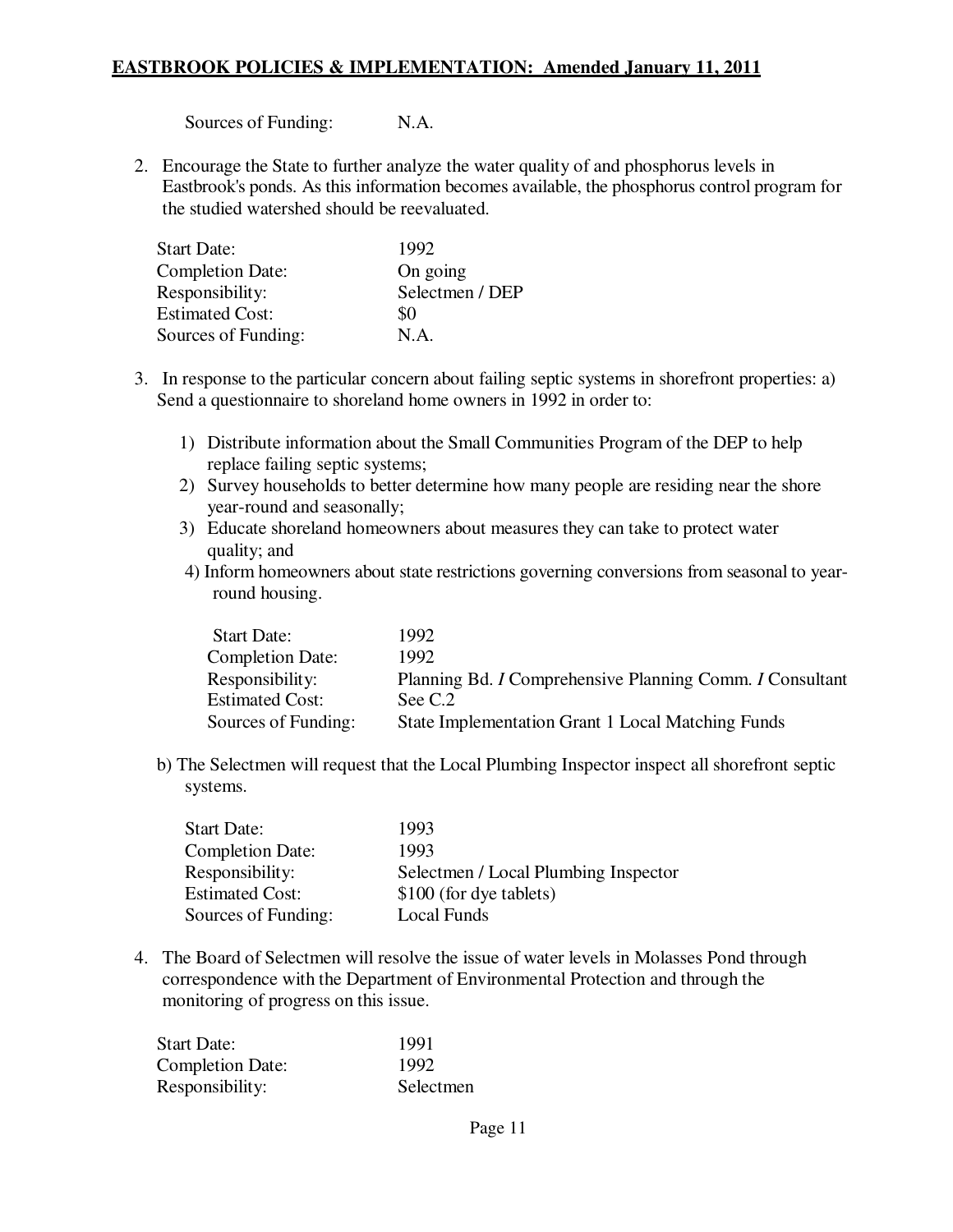| <b>Estimated Cost:</b> | -80  |
|------------------------|------|
| Sources of Funding:    | N.A. |

5. Through the Land Use Ordinance, restrict the storage of hazardous waste within the Town.

| <b>Start Date:</b>      | 1991                                                |
|-------------------------|-----------------------------------------------------|
| <b>Completion Date:</b> | 1992                                                |
| Responsibility:         | Planning Board / Comprehensive Planning Committee / |
|                         | Consultant                                          |
| <b>Estimated Cost:</b>  | See C.2                                             |
| Sources of Funding:     | State Implementation Grant / Local Matching Funds   |

6. Through the Land Use Guidance Ordinance, restrict land uses near the three aquifers described in this section to protect groundwater as specified in the Proposed Land Use Plan.

| <b>Start Date:</b>      | 1991                                                     |
|-------------------------|----------------------------------------------------------|
| <b>Completion Date:</b> | 1992.                                                    |
| Responsibility:         | Planning Board / Comprehensive Planning Committee /      |
|                         | Consultant                                               |
| <b>Estimated Cost:</b>  | See C.2                                                  |
| Sources of Funding:     | <b>State Implementation Grant I Local Matching Funds</b> |

## I. **LOCAL CRITICAL NATURAL RESOURCES POLICIES AND IMPLEMENTATION STRATEGIES**

#### **It is the policy of the Town of Eastbrook:**

To protect from adverse impact the identified significant critical natural areas within its municipal boundaries."

"To adopt and enforce land use regulations protecting identified significant critical natural resources from loss or adverse impact."

In order to implement these policies, Eastbrook will take the following actions:

1. Encourage the identification, mapping, and registry of any and all sites which may be eligible for the State Critical Areas and/or Natural Heritage Programs, and encourage the continued inventory of fish and wildlife resources by the Department of Inland Fisheries and Wildlife.

| <b>Start Date:</b>      | 1991                                                                                        |
|-------------------------|---------------------------------------------------------------------------------------------|
| <b>Completion Date:</b> | On going                                                                                    |
| Responsibility:         | Planning Board I Comprehensive Planning Committee / Dept.<br>of Inland Fisheries & Wildlife |
| <b>Estimated Cost:</b>  | \$0                                                                                         |
| Sources of Funding:     | N.A.                                                                                        |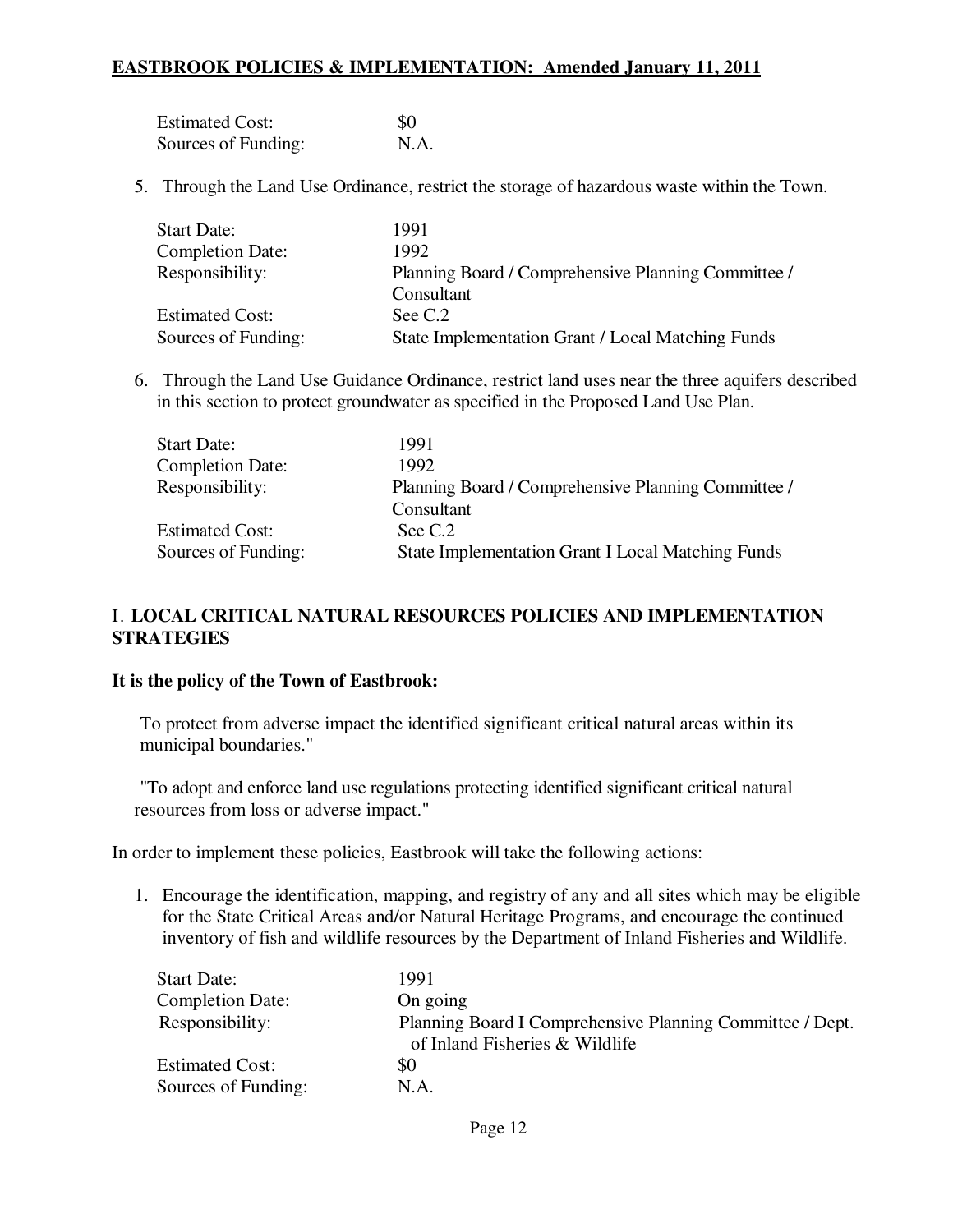2. Prohibit further incompatible development in significant critical areas through Resource Protection Zoning as outlined in the Proposed Land Use Plan.

| <b>Start Date:</b>      | 1991                                                              |
|-------------------------|-------------------------------------------------------------------|
| <b>Completion Date:</b> | 1992                                                              |
| Responsibility:         | Planning Board / Comprehensive Planning Committee I<br>Consultant |
| <b>Estimated Cost:</b>  | See C.2                                                           |
| Sources of Funding:     | State Implementation Grant / Local Matching Funds                 |

3. Encourage public and private educational activities which enhance the understanding of and the aesthetic appreciation of Eastbrook's identified critical natural resources. These activities might include school or community field trips or interpretive panels by the school or garden club.

| <b>Start Date:</b>      | 1991                             |
|-------------------------|----------------------------------|
| <b>Completion Date:</b> | On going                         |
| Responsibility:         | Selectmen I School Board         |
| <b>Estimated Cost:</b>  | \$200 for printing and materials |
| Sources of Funding:     | Local Funds                      |

**4. Assure that land use regulations pertaining to large-scale wind generation protect adjacent wildlife and critical natural resources by requiring that all applicants identify such features and recommend mitigating measures.** 

**Start Date: 2010** 

**Completion Date: 2010** 

**Responsibility: Planning Board** 

**Estimated Cost: as part of Hancock County Planning Commission contract** 

**Sources of Funding: town** 

#### **J. AGRICULTURAL AND FOREST RESOURCES POLICIES AND IMPLEMENTATION STRATEGIES**

#### **It is the policy of the Town of Eastbrook:**

To preserve and protect its rural character by actively encouraging the preservation. protection, and conservation of identified farmland and highly productive forest land."

"To adopt and enforce land use regulations encouraging protection of identified significant farmland and highly productive forest land."

In order to fulfill the purpose of the above Policies, Eastbrook will take the following actions: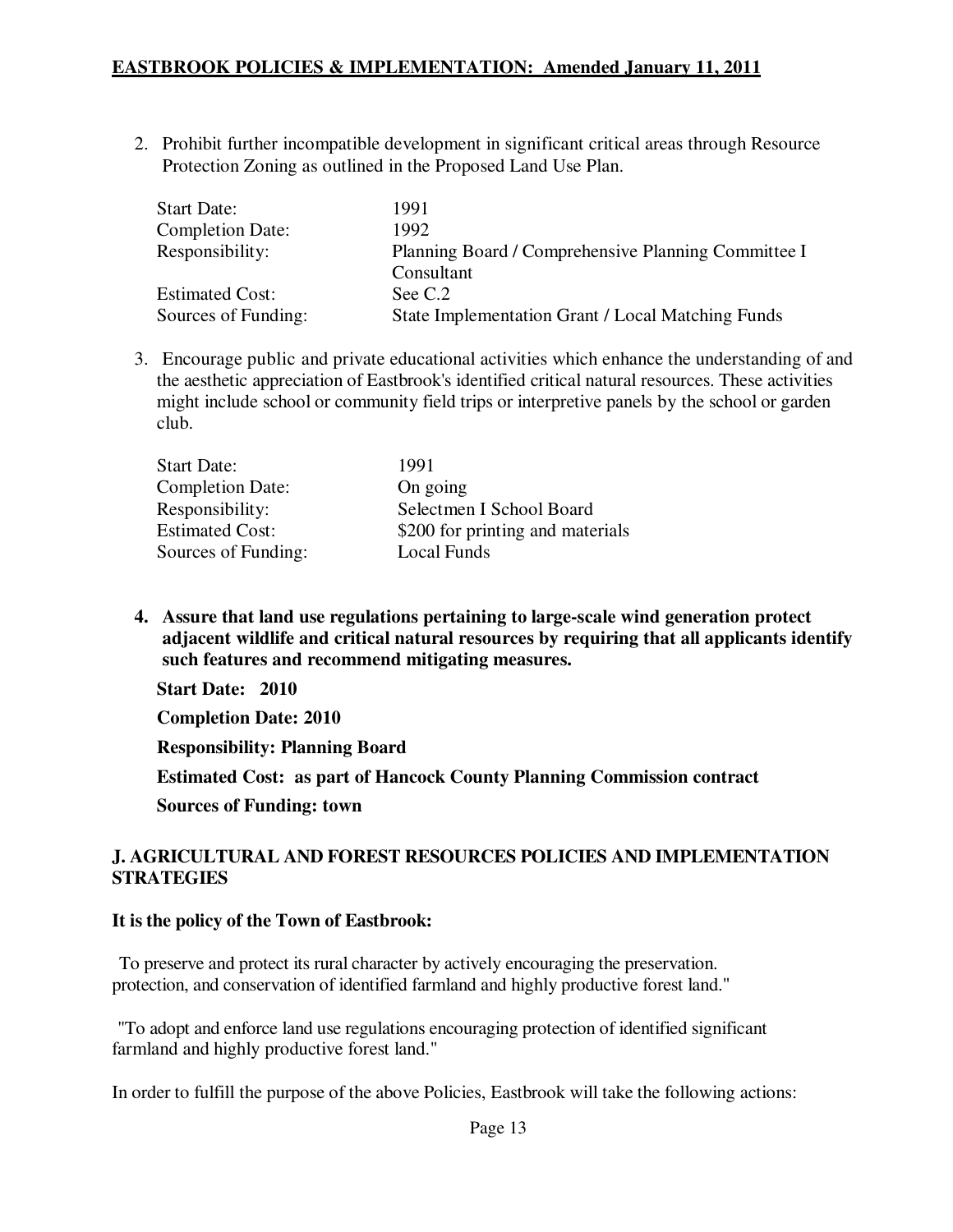1. Encourage owners of productive woodland and agricultural land to participate in the Tree Growth and Farm and Open Space Tax Law Programs by notifying owners with 50 or more acres of such lands about these programs.

| <b>Start Date:</b>      | 1991                                         |
|-------------------------|----------------------------------------------|
| <b>Completion Date:</b> | On going                                     |
| Responsibility:         | Selectmen / Comprehensive Planning Committee |
| <b>Estimated Cost:</b>  | \$25 for letter and postage                  |
| Sources of Funding:     | Local Funds                                  |

2. Encourage appropriate forestry and agricultural activities in respective resource protection and shoreland zones, especially with regard to pesticide use, erosion control and phosphorus loading, by making information available in the town offices.

| <b>Start Date:</b>      | 1991                                         |
|-------------------------|----------------------------------------------|
| <b>Completion Date:</b> | On going                                     |
| Responsibility:         | Selectmen I Comprehensive Planning Committee |
| <b>Estimated Cost:</b>  | \$100 for printing                           |
| Sources of Funding:     | Local Funds                                  |

3. Revise the Subdivision Ordinance to require that up to 10% of the area in new subdivisions be maintained as open space for recreational and aesthetic purposes.

| <b>Start Date:</b>      | 1991                                                     |
|-------------------------|----------------------------------------------------------|
| <b>Completion Date:</b> | 1992.                                                    |
| Responsibility:         | Planning Bd. 1 Comprehensive Planning Comm. / Consultant |
| <b>Estimated Cost:</b>  | See C.2                                                  |
| Sources of Funding:     | State Implementation Grant 1 Local Matching Funds        |

4. Revise the Land Use Guidance Ordinance to zone all Tree Growth Tax parcels as Forest Resource Protection Areas as recommended in the Proposed Land Use Plan.

| <b>Start Date:</b>      | 1991                                                     |
|-------------------------|----------------------------------------------------------|
| <b>Completion Date:</b> | 1992.                                                    |
| Responsibility:         | Planning Bd. I Comprehensive Planning Comm. I Consultant |
| <b>Estimated Cost:</b>  | See C.2                                                  |
| Sources of Funding:     | State Implementation Grant 1 Local Matching Funds        |

#### **IC. LOCAL HISTORIC AND ARCHEOLOGICAL RESOURCES POLICIES**

#### **It is the policy of the Town of Eastbrook:**

"To promote the identification and subsequent protection of significant historic and archeological resources through voluntary registration and protection programs."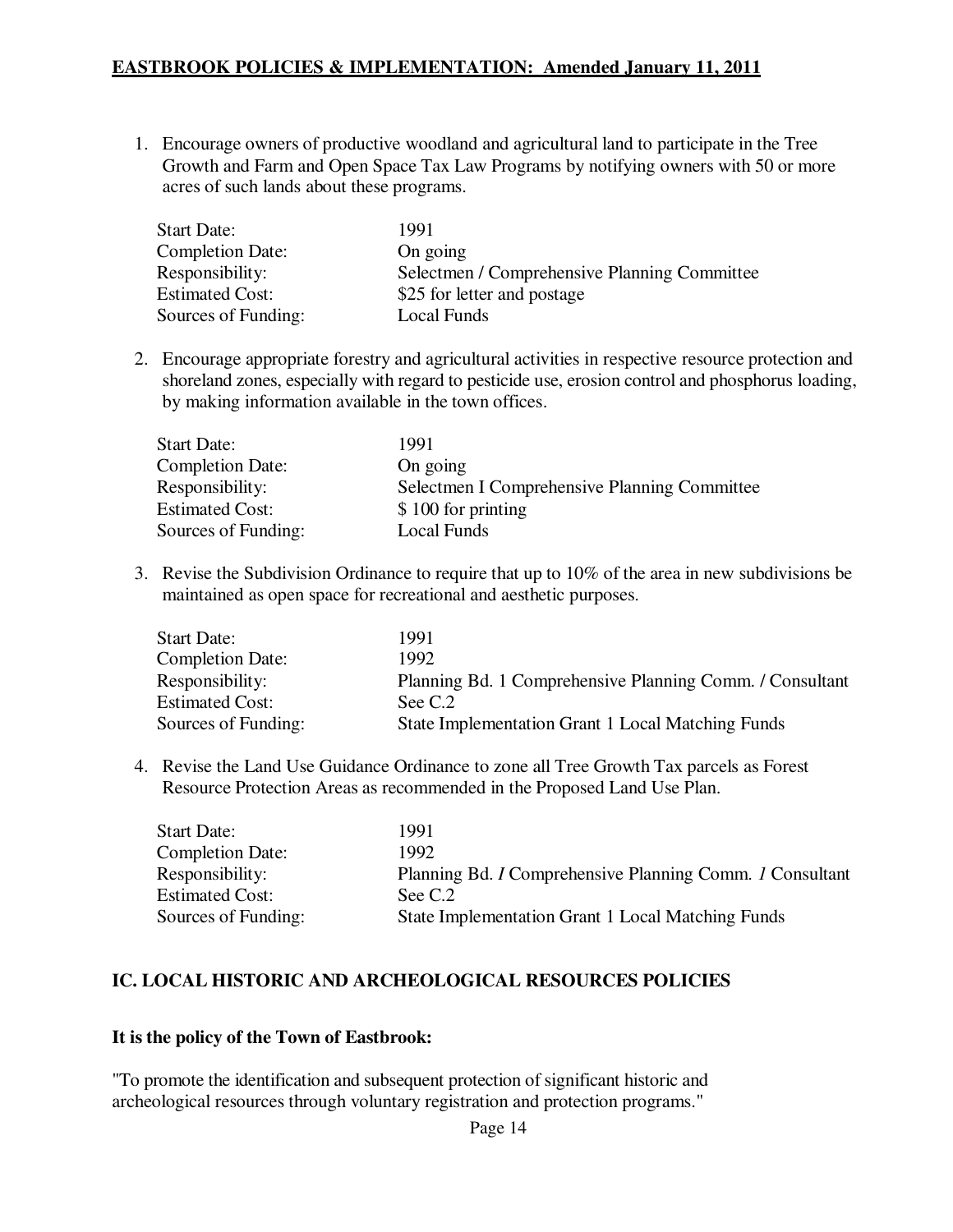"To adopt and enforce land use regulations that protect identified significant historic and archeological resources from incompatible development."

In order implement to these policies, Eastbrook will:

1. Encourage the further mapping and quantitative and qualitative analysis of Eastbrook's historic and archaeologic resources through the efforts of the Garden Club and Historical Society.

| Comprehensive Planning Committee / Garden Club Historical |
|-----------------------------------------------------------|
|                                                           |
|                                                           |
|                                                           |
|                                                           |

2. Encourage public and private educational activities which enhance the understanding of and the aesthetic appreciation of the Town's identified historic and archaeological resources;

| <b>Start Date:</b>      | 1991                                    |
|-------------------------|-----------------------------------------|
| <b>Completion Date:</b> | On going                                |
| Responsibility:         | <b>Comprehensive Planning Committee</b> |
| <b>Estimated Cost:</b>  | \$0                                     |
| Sources of Funding:     | N.A.                                    |

3. Encourage the registry, maintenance, and protection of all privately owned historic resources.

| <b>Start Date:</b>      | 1991                                                  |
|-------------------------|-------------------------------------------------------|
| <b>Completion Date:</b> | On going                                              |
| Responsibility:         | Comprehensive Planning Committee ! Historical Society |
| <b>Estimated Cost:</b>  | \$0                                                   |
| Sources of Funding:     | N.A.                                                  |

4. Continue to maintain the Library building to retain its historic significance, and to prevent further deterioration of its structure.

SEE F.4.

- 5. Explore and apply for grants to restore the Mill School. SEE F.6.
- 6. Continue to maintain the public cemeteries.

| <b>Start Date:</b>      | 1991     |
|-------------------------|----------|
| <b>Completion Date:</b> | On going |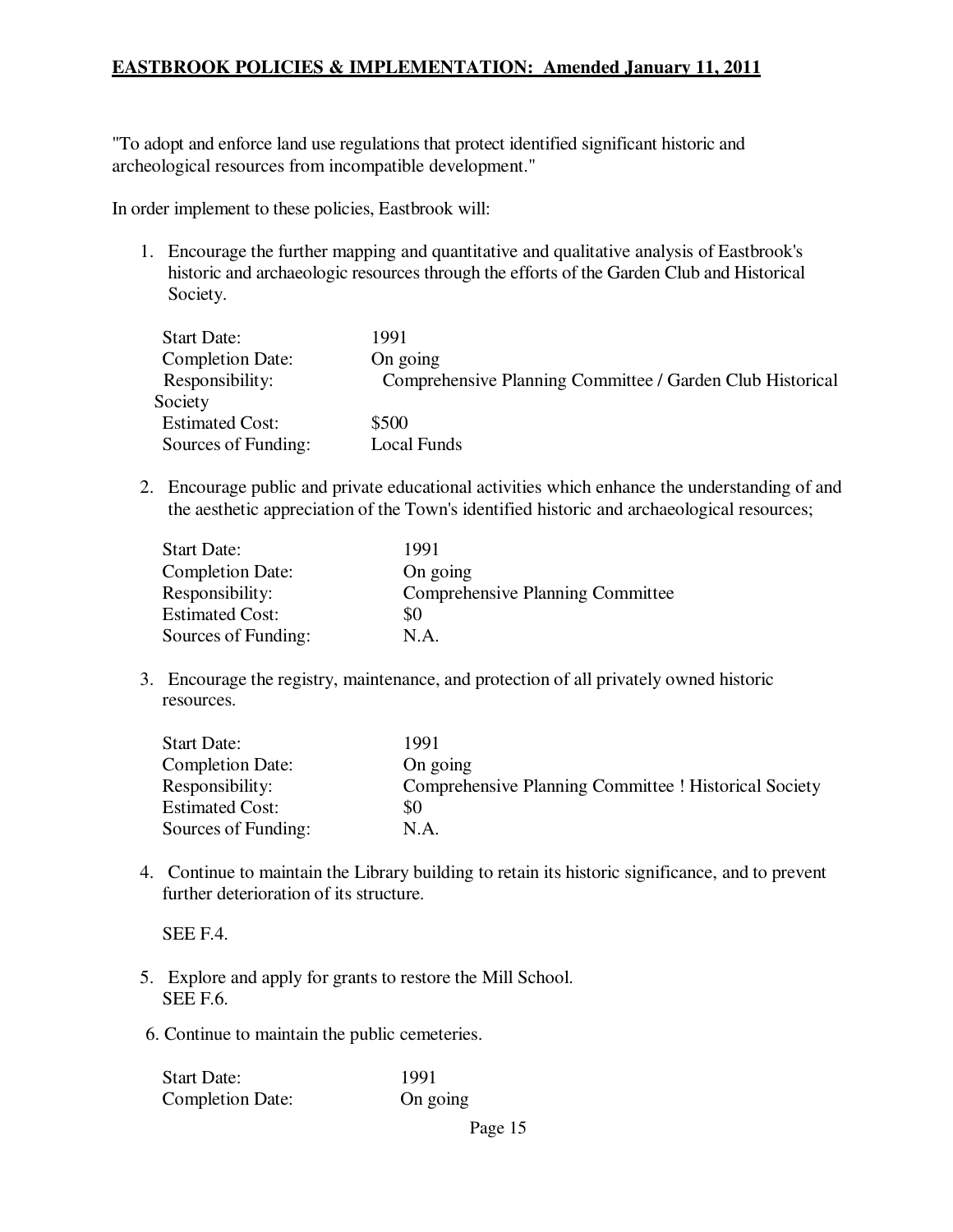| Responsibility:        | Selectmen      |
|------------------------|----------------|
| <b>Estimated Cost:</b> | \$200 per year |
| Sources of Funding:    | Local Funds    |

### **L. LOCAL LAND USE POLICIES AND IMPLEMENTATION STRATEGIES**

#### **It is the policy of the Town of Eastbrook:**

"To adopt and periodically update an official Land Use Map which designates areas for future growth and development, areas where the rural character of the community will be protected and enhanced, and which protects vulnerable natural resources from the adverse impact of development, as part of the Town's adopted Comprehensive Plan."

"To adopt and enforce Land Use Regulations which direct future growth and development in areas identified as suitable and appropriate for such growth, and restrict future growth and development in areas where such activities have the potential of adversely affecting identified vulnerable natural resources, as recommended in the Town's adopted Comprehensive Plan."

In order to implement its Local Land Use Policies, Eastbrook will take the following actions:

1. Prepare and maintain an official Land Use Map designating the recommended Growth and Rural Areas contained in this Section of the Comprehensive Plan.

| <b>Start Date:</b>      | 1991                                                     |
|-------------------------|----------------------------------------------------------|
| <b>Completion Date:</b> | 1992.                                                    |
| Responsibility:         | Planning Board / Consultant                              |
| <b>Estimated Cost:</b>  | See C.2                                                  |
| Sources of Funding:     | <b>State Implementation Grant I Local Matching Funds</b> |

2. The Town will revise its Zoning and Subdivision Ordinances to implement the dimensional, design, locational, and performance recommendations contained in the Proposed Land Use Plan.

| <b>Start Date:</b>      | 1991                                                     |
|-------------------------|----------------------------------------------------------|
| <b>Completion Date:</b> | 1992                                                     |
| Responsibility:         | <b>Planning Board I Consultant</b>                       |
| <b>Estimated Cost:</b>  | See C.2                                                  |
| Sources of Funding:     | <b>State Implementation Grant I Local Matching Funds</b> |

#### **M. LOCAL FISCAL CAPACITY POLICIES AND IMPLEMENTATION STRATEGIES**

#### **It is the policy of the Town of Eastbrook:**

"To develop and enhance its capacity to provide the most efficient and cost effective financing and